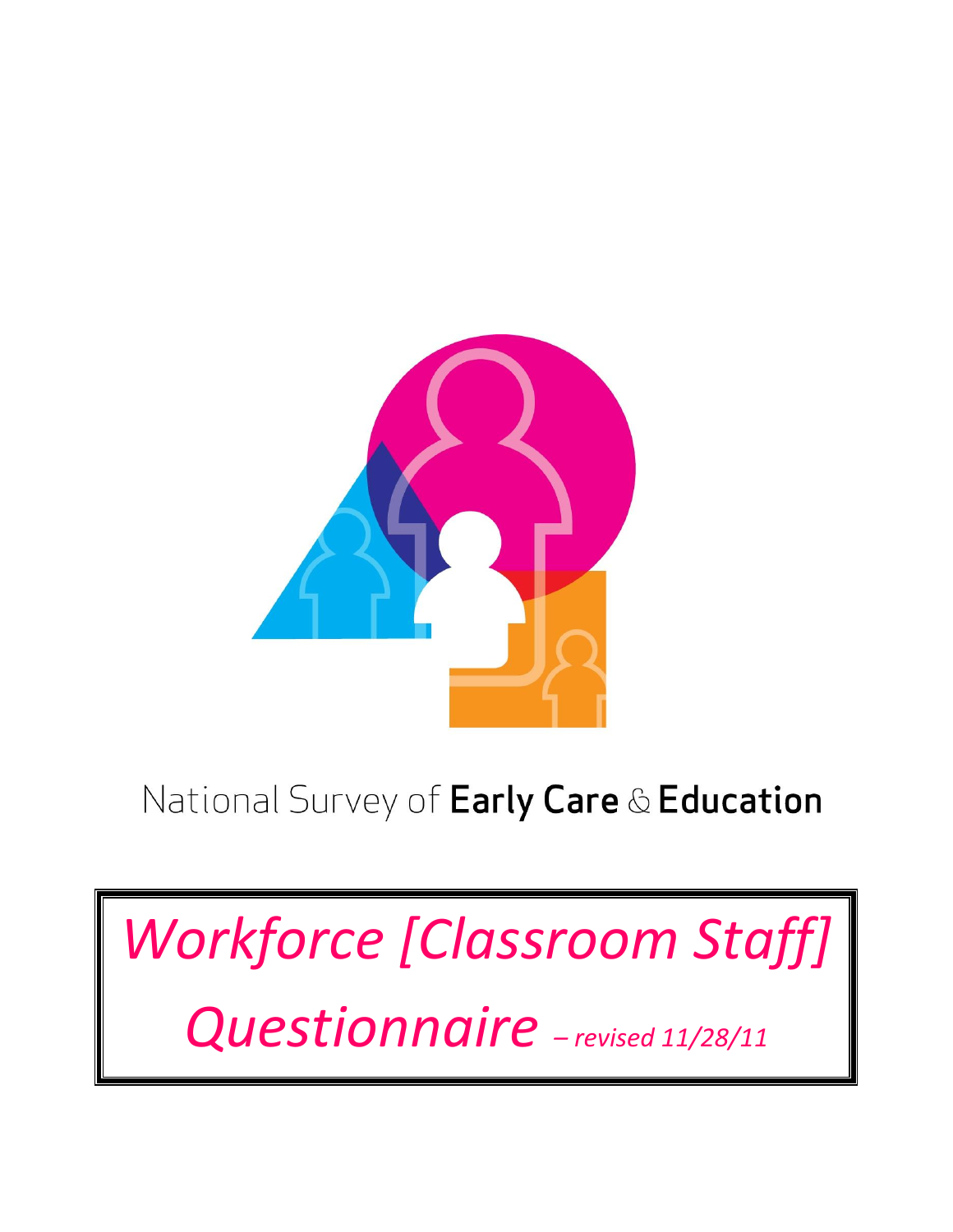# **Classroom Staff Questionnaire**

#### **QUEXLANG**

PLEASE SELECT THE LANGUAGE IN WHICH YOU WOULD LIKE TO CONDUCT THE INTERVIEW

# **ENGLISH SPANISH**

#### INTRODUCTION Intro

This study is about the experiences of people who work in early care and education programs for children under age 13. It is funded by the U.S. Department of Health and Human Services, and conducted by NORC at the University of Chicago. Your participation in this study will help the government better support the people who care for our nation's children.

This interview takes about 20 minutes, and your participation is voluntary. You may choose not to answer any questions you don't wish to answer, or end the interview at any time. We have systems in place to protect your identity and keep your responses private. There is only a small chance that your information could be accidentally disclosed. For that reason we avoid questions that could cause difficulty for you. This study also has a Federal Certificate of Confidentiality from the government which protects researchers and other staff from being forced to release information that could be used to identify participants in court proceedings. You should understand, however, that we would take necessary action to prevent serious harm to children, including reporting to authorities.

Parts of this interview may be recorded for quality control purposes. This will not compromise the strict confidentiality of your responses. May I continue with the recording? R CONSENTS TO PARTICIPATE IN THE SURVEY................................. 1 R CONSENTS TO PARTICIPATE IN THE SURVEY BUT DOES NOT WANT TO BE RECORDED........................... 2

**WEB:** Thank you for taking part in this study, which is about the experiences of people who work in early care and education programs for children under age 13. It is funded by the U.S. Department of Health and Human Services, and conducted by NORC at the University of Chicago. Your participation in this study will help the government better support the people who care for our nation's children.

This interview takes about 20 minutes, and your participation is voluntary. You may choose not to answer any questions you don't wish to answer, or end the interview at any time. We have systems in place to protect your identity and keep your responses private. There is only a small chance that your information could be accidentally disclosed. For that reason we avoid questions that could cause difficulty for you. This study also has a Federal Certificate of Confidentiality from the government which protects researchers and other staff from being forced to release information that could be used to identify participants in court proceedings.

Please enter your login ID and password below and then click the "Continue" button.

You can click on the 'PREVIOUS' button to go back and change your answers if needed. Clicking 'STOP' will save your responses and allow you to return to the last question you answered the next time you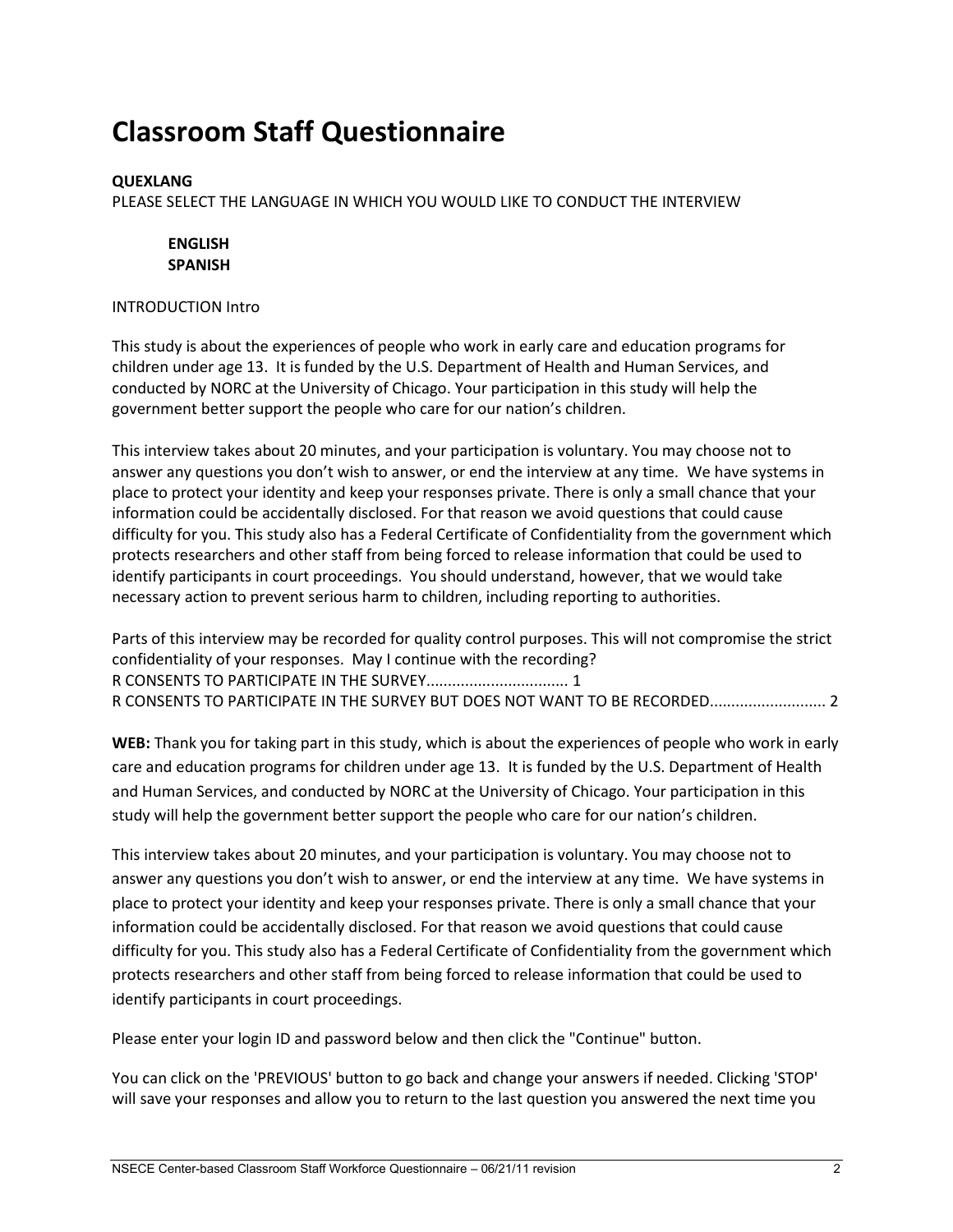access the survey.

Please enter your login ID and password below.

## C1\_1. C1\_Agegroup

This questionnaire asks about your work at [PROGRAM].We selected you for this survey based on time you spent in a classroom or group for [INSERT AGE GROUP] children. Is that the age group that you work with most often?

 1 YES (GO TO A1) 2 NO (ASK C1\_2) C1\_2. C1\_mostoften What age group do you work with most often? 1. Infant and Toddler (birth to age 3)

- 2. Pre-school (age 3 years to kindergarten)
- 3. School-age (kindergarten and older)

## **Section A. Capacitación y experiencia**

A1. The first questions are about your experiences providing early or school-age care and education and your training to do this work.

How long have you worked in your program? Years | Months

A2. *How many years of paid experience do you have working with children other than your own, who are under age 13? Please include any paid experience in a home or center-based setting, including relatives, or paid experience you may have from another country.* 

Years | Months

A2a.

Since you turned 18, have you done paid work with children under age 13 in a home-based setting?

 $1 \Box YES$  $2 \Box$  NO

A3. What is the highest grade or level of schooling that you have ever completed? INTERVIEWER: READ IF NECESSARY

- 1  $\Box$  8th GRADE OR LESS (SKIP TO A6)
- 2  $\Box$  9th-12th GRADE NO DIPLOMA (SKIP TO A6)
- 3  $\Box$  GED OR HIGH SCHOOL EQUIVALENCY (SKIP TO A6)
- 3  $\Box$  HIGH SCHOOL GRADUATE (SKIP TO A6)
- 4  $\Box$  SOME COLLEGE CREDIT BUT NO DEGREE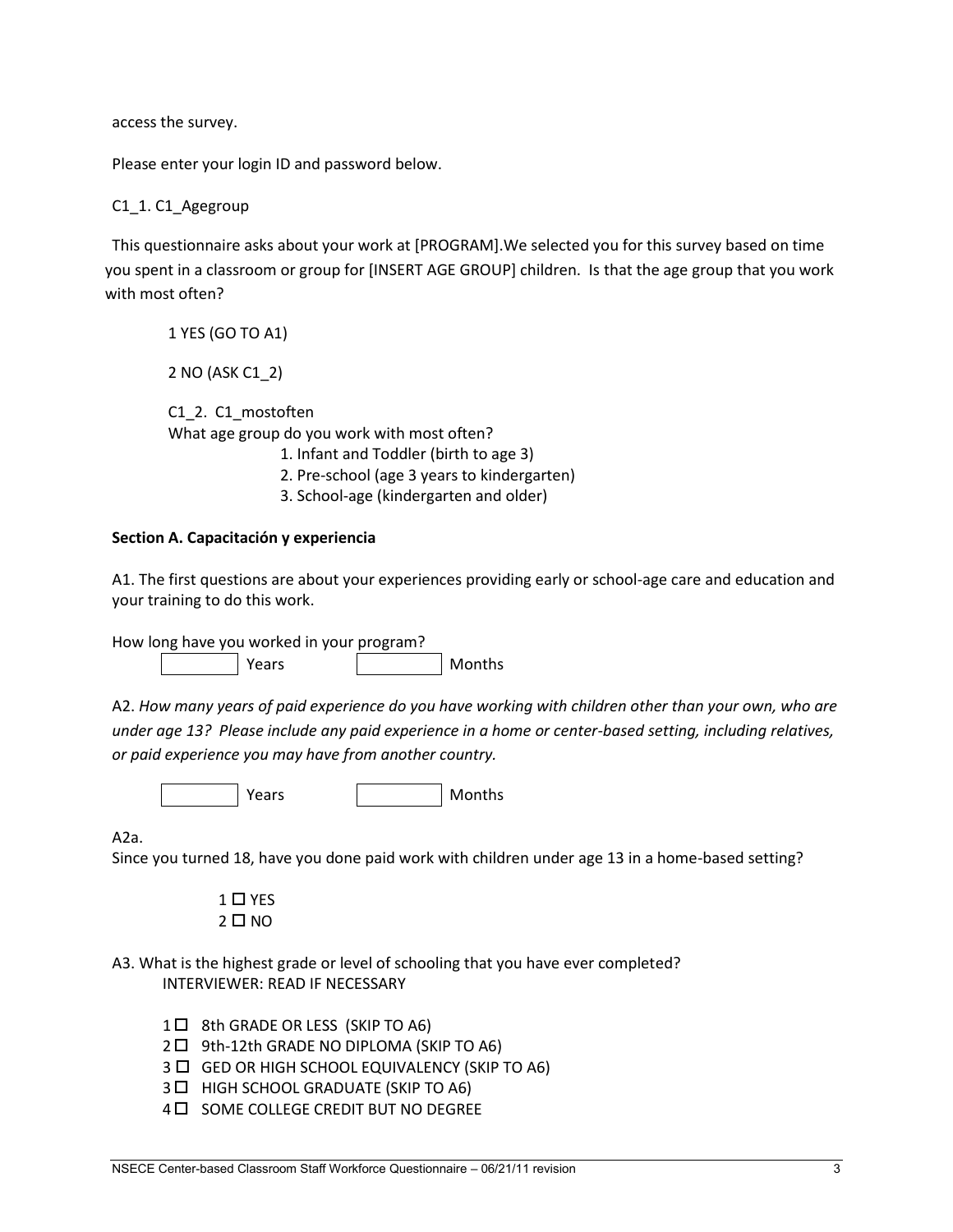- 5  $\Box$  ASSOCIATE DEGREE (AA, AS)
- 6 D BACHELOR'S DEGREE (BA, BS, AB)
- 7 **C** GRADUATE OR PROFESSIONAL DEGREE

**Programmer: only ask A5 if response to A3 = 4-7. Otherwise skip to A6.**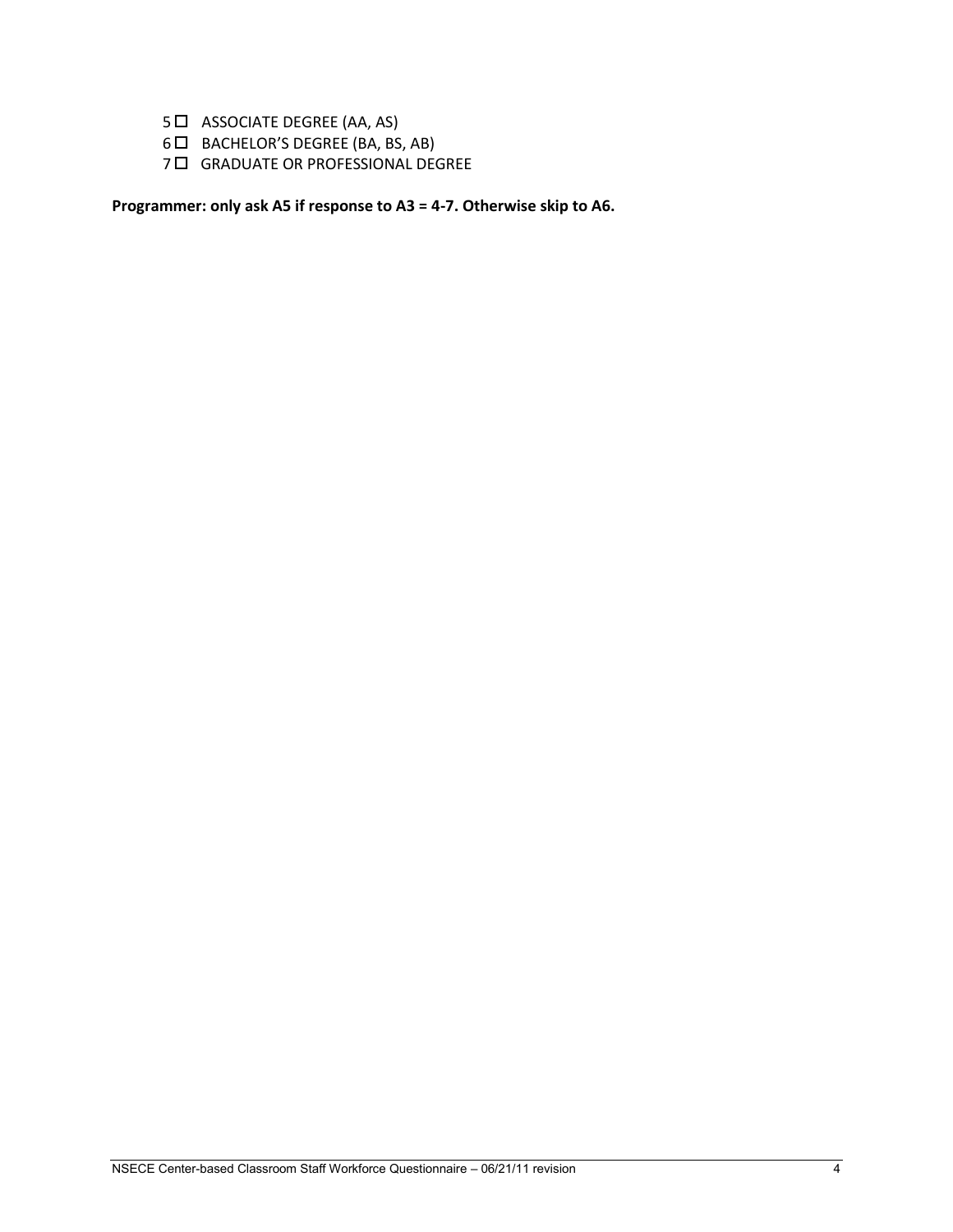A5. What was your major for the highest degree you have or have studied for?

1 **C** ELEMENTARY EDUCATION  $2 \square$  SPECIAL EDUCATION 3 **CHILD DEVELOPMENT OR PSYCHOLOGY** 4 EARLY CHILDHOOD EDUCATION OR EARLY OR SCHOOL-AGE CARE  $5 \Box$  OTHER

A6. Do you have a state certification or endorsement for early care and education or school -age care, such as a certificate from the state or a Child Development Associate (CDA) certificate?

 $1$   $\Box$  YES  $2 \Box$  NO

A7. In the past 12 months, have you done any of the following to improve your skills or gain new skills in working with children?

- a. Participated in any workshops, for example, those offered by professional associations, resource and referral networks, etc.?  $1 \square$  YES  $2 \square$  NO
- b. (In the past 12 months, have you done any of the following to improve your skills or gain new skills in working with children?) Participated in coaching, mentoring or ongoing consultation with a specialist?

 $1 \square$  YES  $2 \square$  NO

c. (In the past 12 months, have you done any of the following to improve your skills or gain new skills in working with children?) Made visits to classrooms in other programs?

 $1 \square$  YFS  $2 \square$  NO

d. (In the past 12 months, have you done any of the following to improve your skills or gain new skills in working with children?) Attended a meeting of a professional organization (such as Zeroto-Three, Association for Education of Young Children; Association for Family Child Care, National After School Association, or another group)?

 $1 \square$  YES  $2 \square$  NO

e. (In the past 12 months, have you done any of the following to improve your skills or gain new skills in working with children?) Enrolled in a course at a community college or four-year college or university relevant to your work with children under age 13?

 $1\square$  YES  $2\square$  NO

If A7\_workshop=1, we need to ask a new follow-up question:

Was that a single workshop or a series of several sessions?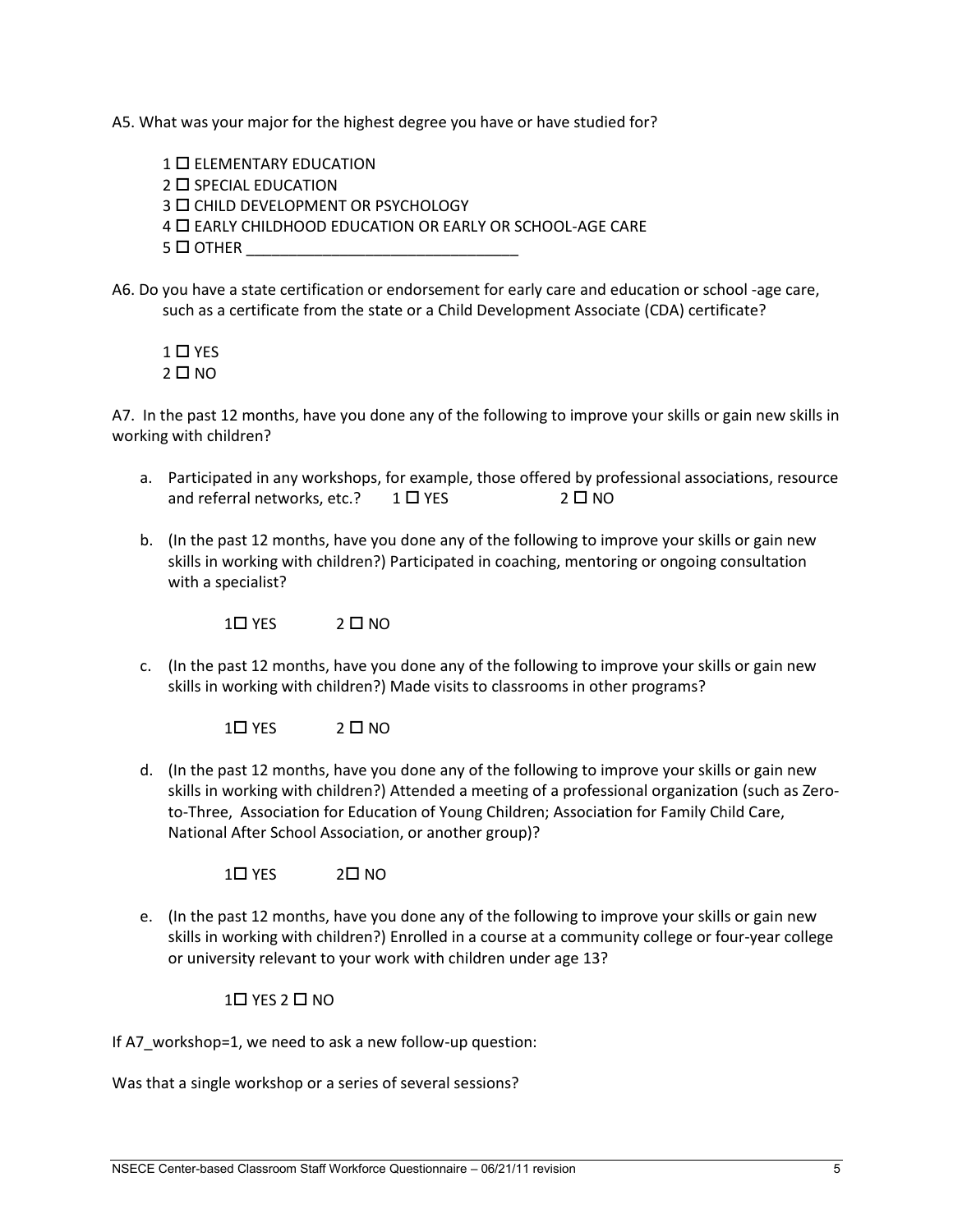1. SINGLE WORKSHOP 2. WORKSHOP SERIES

IF YES TO A7A TO A7E, ASK A8A. ELSE GO TO A9.

A8a. Did you participate in any of these activities as part of a group from your program?

 $1\square$  YFS  $2\square$  NO

A8b: During the past 12 months, did you receive any of the following types of assistance with the costs of improving your skills, either from your employer or from a local or state agency, college or university?

1. Assistance with direct costs such as tuition or registration fees  $1\square$  YES  $2\square$  NO

2. (During the past 12 months, did you receive) Help with other costs of participation such as travel or child care for your own children

 $1 \square$  YES  $2 \square$  NO

3. (During the past 12 months, did you receive) Release time to participate in the activity  $1 \square$  YES  $2 \square$  NO

A8c. What would you say was the main topic of the most recent activity you participated in to improve or gain skills in working with children? For example, was it focused on health and safety, working with families, preparing children to do well in school, techniques for discipline and classroom management, or some other topic? (READ IF NECESSARY) [IF SELF-ADMINISTERED, RECORD VERBATIM/DO NOT SHOW CODES]

- 1.  $\Box$  HEALTH AND SAFETY IN THE CLASSROOM
- 2.  $\Box$  COGNITIVE DEVELOPMENT, INCLUDING EARLY READING OR MATH
- 3. DOING WELL IN SCHOOL, INCLUDING HOMEWORK ASSISTANCE, INSTRUCTION OR CO-CURRICULAR ACTIVITIES.
- 4. **C HELPING CHILDREN'S SOCIAL OR EMOTIONAL GROWTH, INCLUDING HOW TO BEHAVE WELL.**
- 5. **C PHYSICAL DEVELOPMENT AND HEALTH**
- $6.$   $\Box$  HOW TO WORK WITH FAMILIES
- 7.  $\square$  SERVING CHILDREN WITH SPECIAL PHYSICAL, EMOTIONAL OR BEHAVIORAL NEEDS.
- 8. U WORKING WITH CHILDREN WHO SPEAK MORE THAN ONE LANGUAGE
- 9. PLANNING ACTIVITIES THAT MEET THE NEEDS OF THE WHOLE CLASS
- 10.  $\Box$  OTHER **DETER** Please specify what the main topic of the most recent activity you participated in to improve or gain skills in working with children was.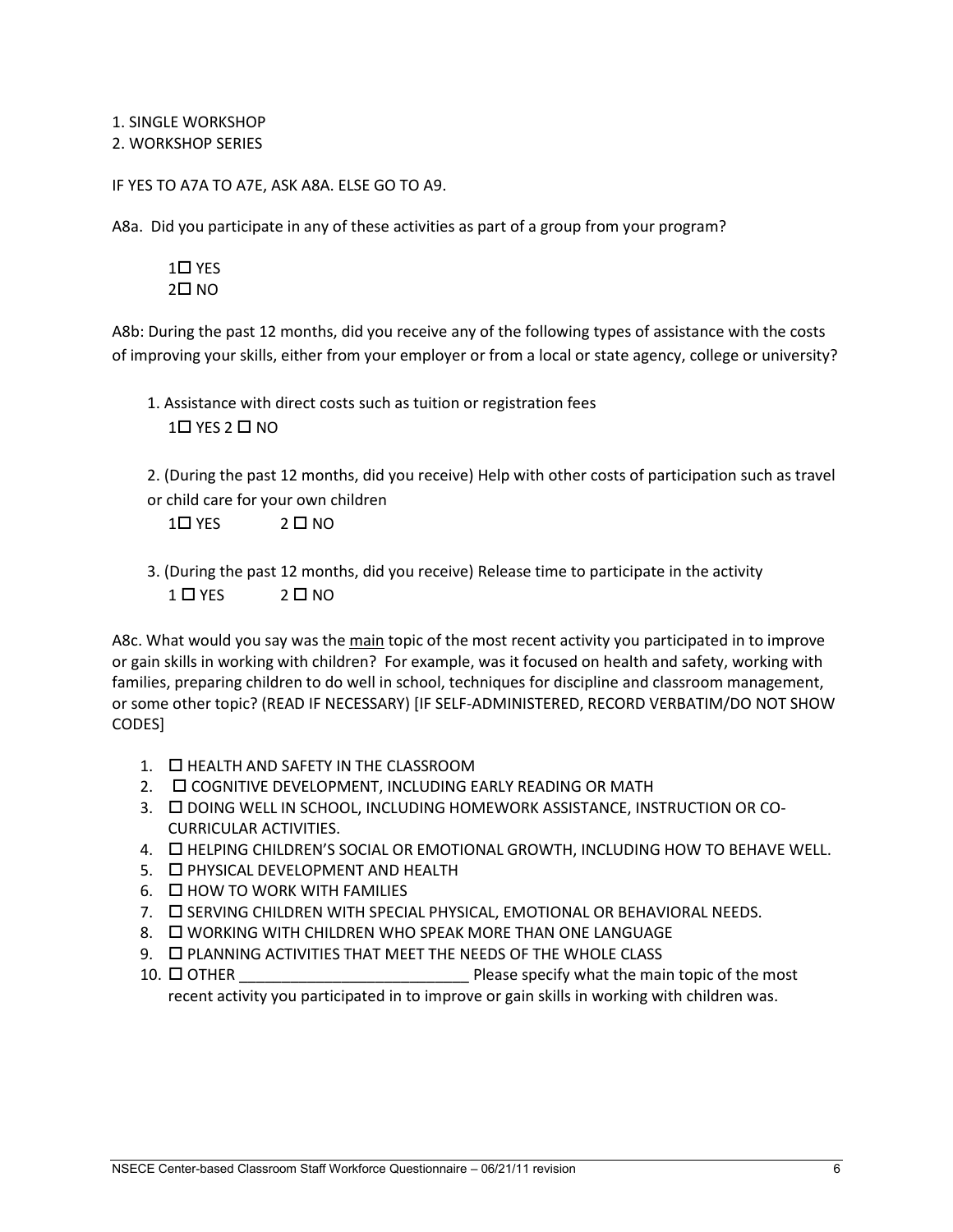A9. Are you a member of a professional association focused on caring for children (such as the National Association for the Education of Young Children, the National Family Child Care Association, the National Institute on Out of School Time, a religiously identified child care organization, or a similar organization)?

 $1 \square$  YES

 $2 \square$  NO

A10. Are you a member of a union (such as Service Employees International Union, American Federation of Teachers, American Federation of State, County and Municipal Employees (AFSCME) or the Teamsters)?

- $1 \square$  YES
- $2\square$  NO
- A11. Which one of the following **best** describes the main reason that you work with young children? CODE ONE ONLY.
	- 1.  $\Box$  It is my career or profession
	- 2.  $\Box$  It is a step towards a related career
	- $3. \Box$  It is my personal calling
	- 4.  $\Box$  It is a job with a paycheck
	- 5.  $\Box$  It is work I can do while my own children are young
	- 6.  $\Box$  It is a way to help children
	- 7.  $\Box$  It is a way to help parents
	- 8.  $\Box$  None of these reasons apply
	- $9. \Box DK/REF$

# **Section B.**

# **These next questions are about your work hours and compensation.**

B1. Approximately how many hours per week do you usually work at this program?

NUMBER OF HOURS

B1a. How many different classrooms or groups do you work with during a usual week?

\_\_\_\_\_\_\_\_\_\_\_\_\_ Number of classrooms or groups

B2. How many months out of the last twelve have you worked at this or another child care program? \_\_\_\_\_\_\_\_\_\_\_\_\_\_\_\_NUMBER (RANGE: 0 TO 12)

B4. How much are you paid before taxes and deductions? Is it per….PROBE FOR BEST ESTIMATE IF NEEDED.

> $\zeta$  per  $1 \square$  hour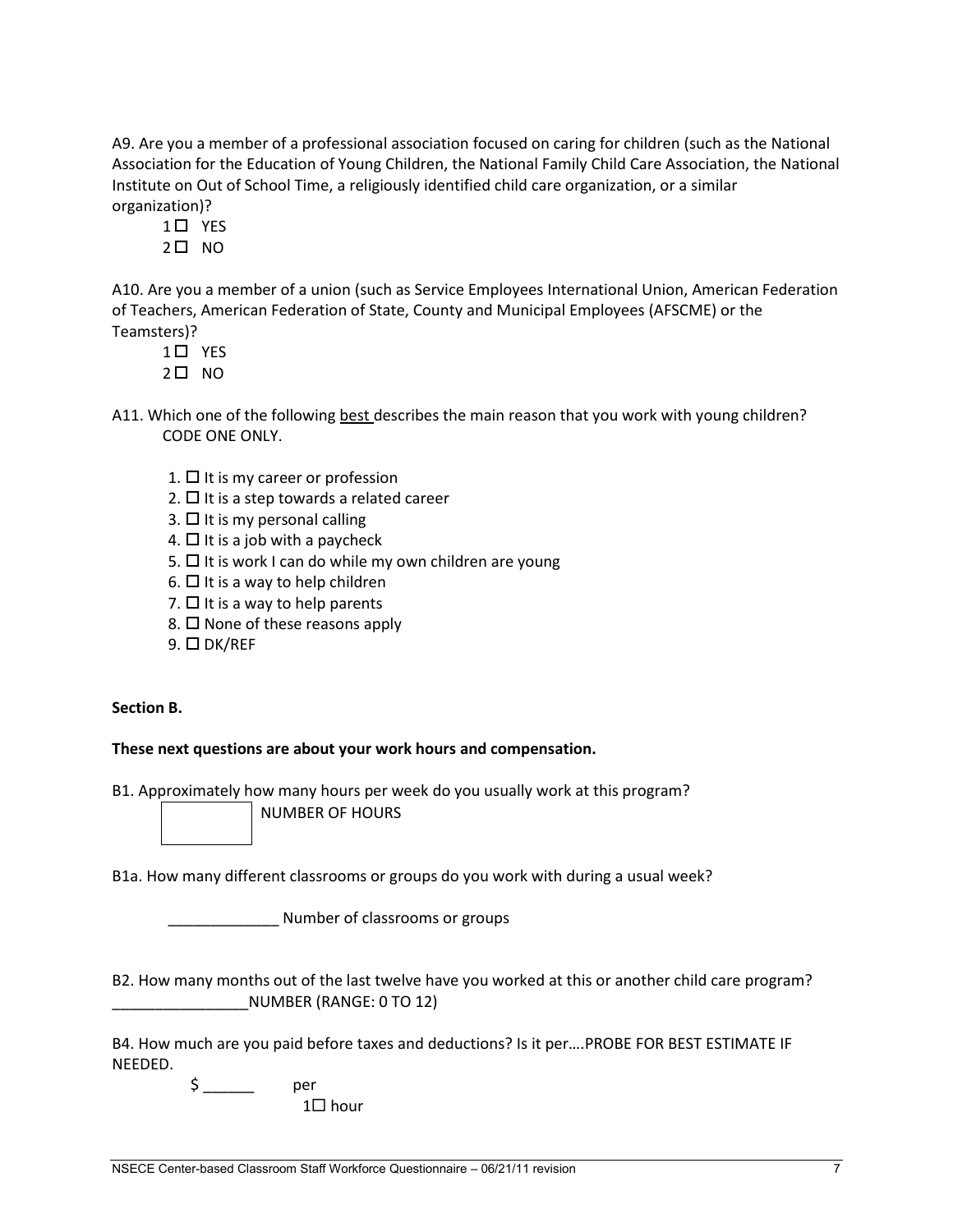| $2\square$ day   |  |
|------------------|--|
| $3\square$ week  |  |
| 4□ month         |  |
| $5\square$ year  |  |
| $6\square$ other |  |

B5. In this job, do you work mostly with children who have mental, physical or other disabilities or delays?

 1 YES 2 NO

B6. What is your title at this program?

 1 Director and Teacher 2 Program Coordinator 3 Lead Teacher or Lead Instructor 4 Teacher or Instructor 5 Assistant Teacher or Instructor 6 Aide, 7 or Something else (please specify:  $\qquad \qquad$ 

B7.

What kind of health insurance or health care coverage do you have for yourself? (CODE ALL MENTIONS, USE CATEGORIES TO PROBE AS NEEDED).

1. PRIVATE HEALTH INSURANCE PLAN FROM YOUR EMPLOYER OR WORKPLACE

2. Private health insurance plan through your spouse or partner's employment

3. PRIVATE HEALTH INSURANCE PLAN PURCHASED DIRECTLY

4. PRIVATE HEALTH INSURANCE PLAN THROUGH A STATE OR LOCAL GOVERNMENT OR COMMUNITY PROGRAM

- 5. MEDICAID
- 6. MEDICARE
- 7. MILITARY HEALTH CARE/VA OR CHAMPUS/TRICARE/CHAMP-VA
- 8. NO COVERAGE OF ANY TYPE
- 9. OTHER (SPECIFY)

B7\_Other

Please specify the kind of health insurance or health care coverage you have for yourself.

B9. In the past 3 months, have you done anything to look for a new job or an additional job?

 $1 \square$  YES (ASK B9A)

 $2 \square$  NO (SKIP TO SECTION C)

 B9a. What is the main reason you have looked for work? [IF INTERVIEWER ADMINISTERED, USE CATEGORIES ONLY TO PROBE. IF SELF-ADMINISTERED, RECORD VERBATIM WITH NO FRAME PRESENT.]

 $1 \square$  TO FIND A SECOND JOB

 $2 \square$  TO FIND A JOB THAT PAYS MORE

 $3 \square$  WORRIED THAT THIS JOB MAY END

 $4 \Box$  HOPE TO REDUCE COMMUTE OR IMPROVE SCHEDULE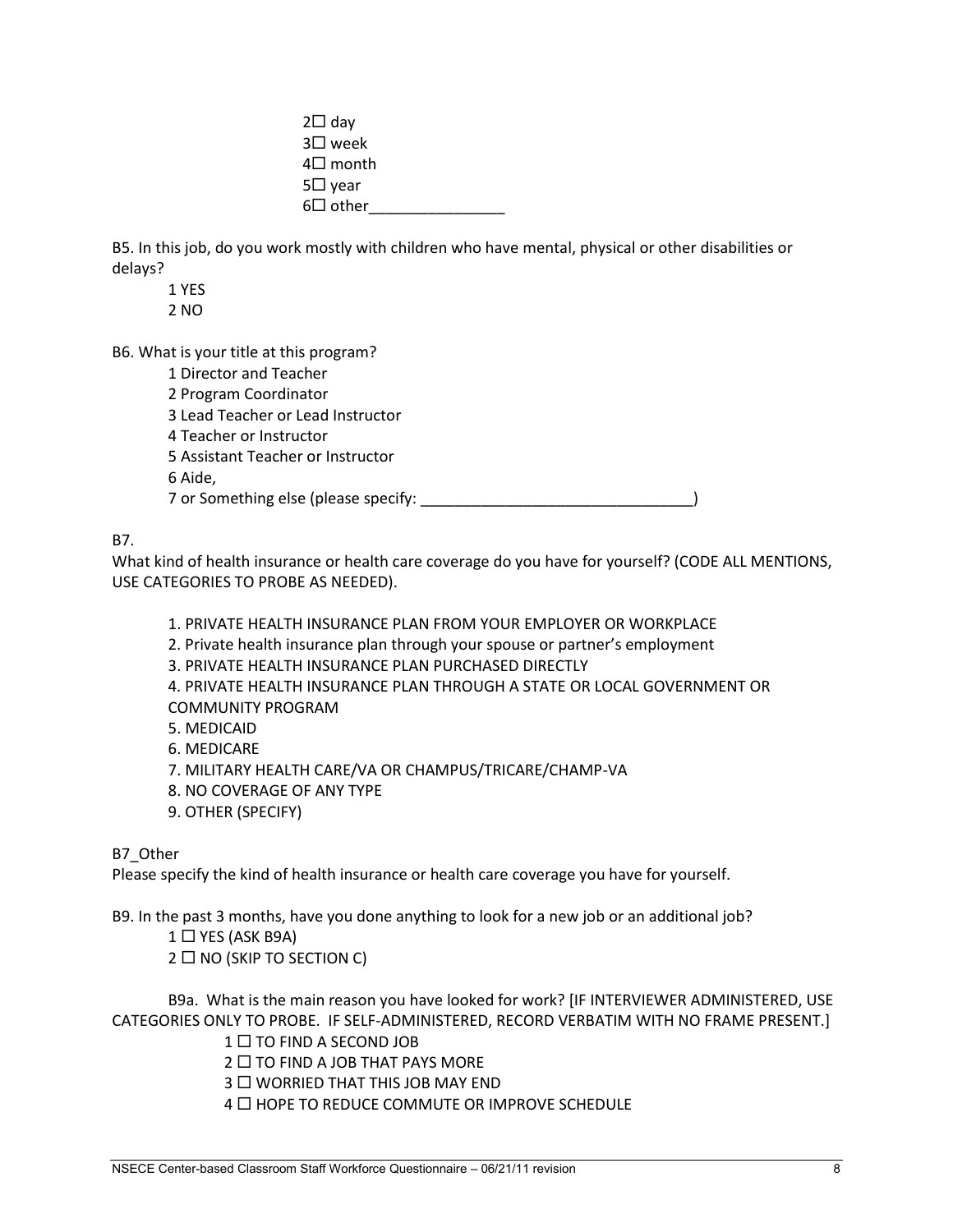$5$   $\Box$  to find improved work conditions in Program

 $6$   $\Box$  WANT TO LEAVE THIS FIELD

 $7 \square$  TO SEE WHAT ELSE IS AVAILABLE

 $8 \square$  TO FIND SUMMER EMPLOYMENT

9 OTHER \_\_\_\_\_\_\_\_\_\_\_\_\_\_\_\_\_\_\_\_\_\_\_\_\_

B9\_reason\_other What is the main reason you have looked for work?

#### **Section C. Activities**

C1.C1\_dayswork Last week, how many days did you work at this program? \_\_\_\_ days (range 0-7)

C1A. C1\_curriculum

Do you use a curriculum or prepared set of learning and play activities?

- 1. YES
- 2. NO

IF C1A=1, ASK C1B. ELSE GO TO C3.

IF C1A=1, ASK C1B. ELSE GO TO C3.

C1B. What is the name of the curriculum or approach used?

0. A curriculum we developed ourselves

6. Other (specify\_\_\_\_\_\_\_\_\_\_)

7. None

#### Non School-age

C3. Do you plan or help plan the daily activities of the children in this classroom or group?

- $1 \Box$  YES  $\rightarrow$  ASK C3A
- 2  $\Box$  NO  $\rightarrow$  (SKIP TO C4)

#### **C3a.** \_whenplan

When do you plan daily activities ?

- $1 \Box$  While caring for children
- $2 \square$  Time while at work, but not caring for children
- $3 \Box$  Don't make specific plans
- $4 \Box$  personal time when I am not at work
- $5$   $\square$  DK/REF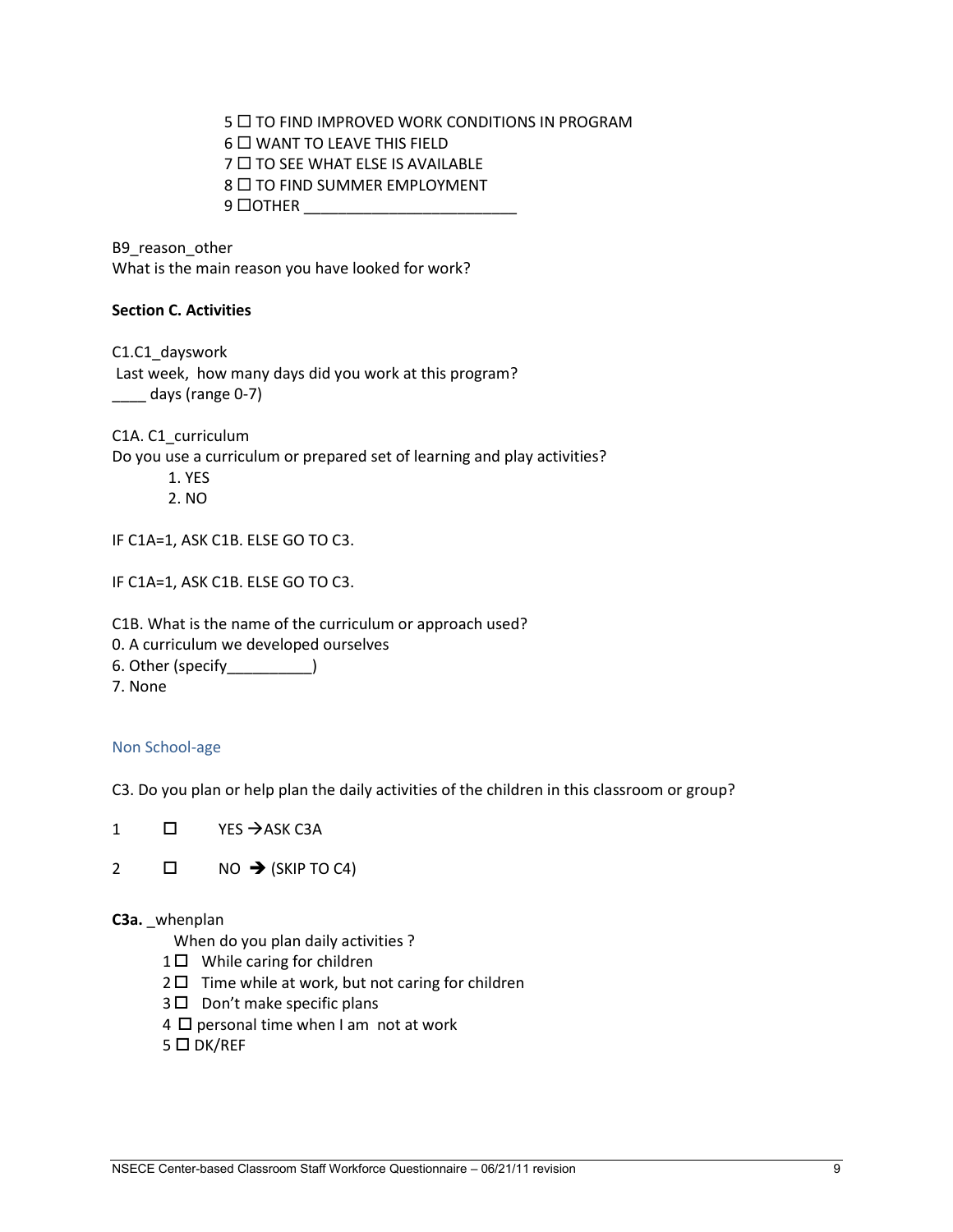#### C3b. C3b3\_timeplan

How much time do you spend each week planning children's activities?



Hours per week

Range: 0-168

#### C4. C4\_screen

Last week, **when children were with you**, how many days did they use something with a screen, such as a TV, computer or electronic game, even if it was for a short time?

1 NUMBER OF DAYS

**D** WE NEVER USE ANYTHING WITH A SCREEN

C2a. How many days in the past week did you do any of the following with the children as a planned activity? Please enter 0 if you did not do these things with children any day last week, or if they were done, but they had not been planned.

(Children not yet school-age)

- A. Learning activities that you planned for child(ren) such as learning letters and reading or numbers and counting: \_\_\_\_\_\_\_\_DAYS
- B. Free time for children to read or explore on their own \_\_\_\_\_\_\_\_\_\_\_\_\_\_\_\_\_\_\_\_DAYS
- C. Vigorous activity in games that you organize and supervise DAYS
- D. Vigorous activity that the children select and do without direct supervision DAYS
- E. Singing and movement planned in advance DAYS
- F. Helping children with basic needs such as eating, toileting/diapering, or getting dressed.
	- \_\_\_\_\_\_\_\_DAYS

(School-age children)

A. Learning activities that you planned for child(ren) such as learning reading, math or science DAYS

B. Free time for children to do homework or read on their own \_\_\_\_\_\_\_\_\_\_\_\_\_\_\_\_\_\_ DAYS

C. Vigorous activity in games that you organize and supervise DAYS

D. Vigorous activity that the children select and do without direct supervision DAYS

E Free time for social activities or socializing with other children DAYS

#### **Section D. Staff attitudes and orientation to caregiving:**

#### **Attitudes toward education and caregiving are important parts of how people do their work.**

D1. Please indicate how much you personally agree or disagree with the following statements.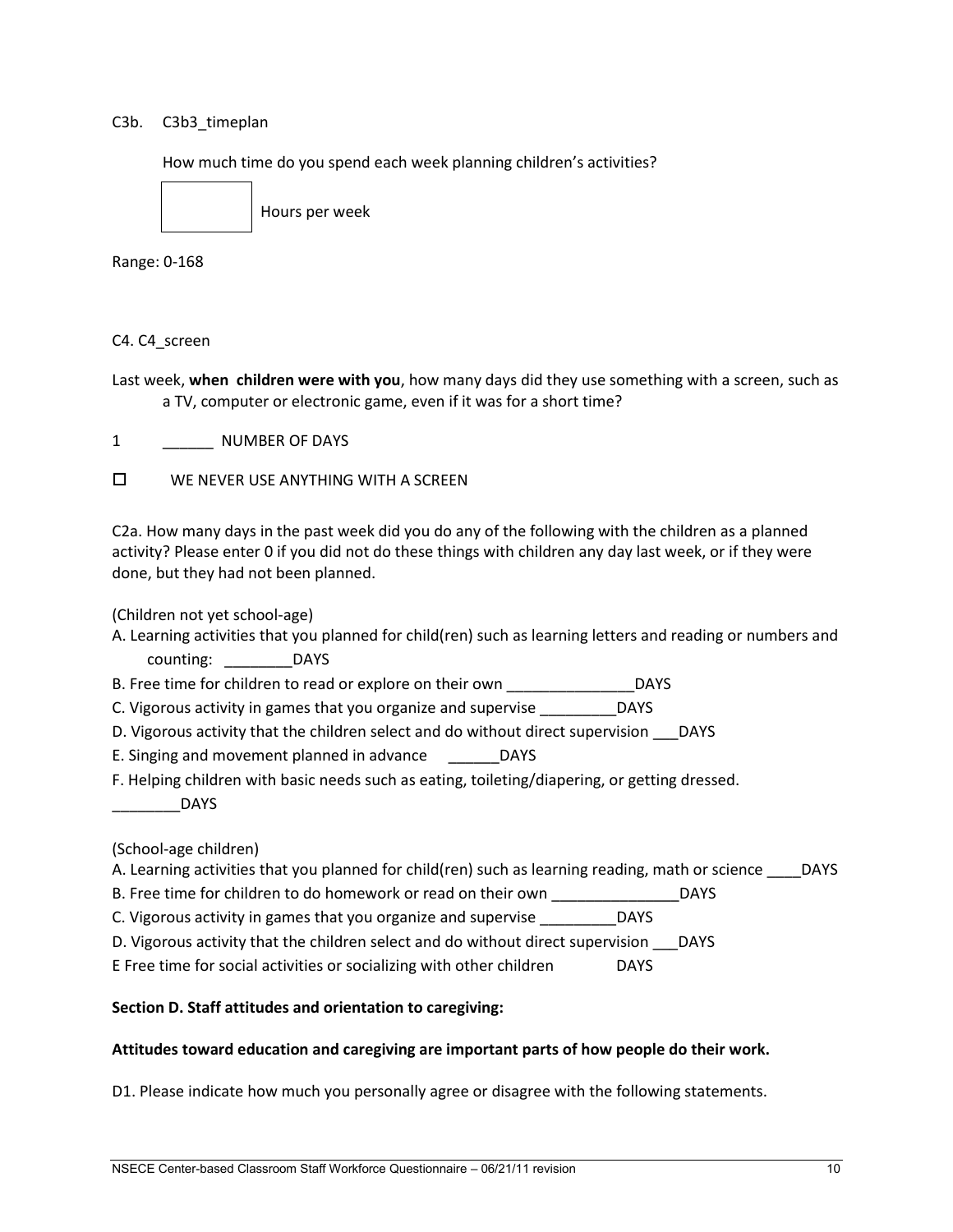|   |                                     | <b>STRONGLY</b> | <b>DISAGREE</b> | <b>NEITHER</b>   | AGREE | <b>STRONGLY</b> |
|---|-------------------------------------|-----------------|-----------------|------------------|-------|-----------------|
|   |                                     | <b>DISAGREE</b> |                 | <b>AGREE NOR</b> |       | AGREE           |
|   |                                     |                 |                 | <b>DISAGREE</b>  |       |                 |
| A | In my opinion, children should      |                 |                 |                  |       |                 |
|   | always obey their parents. Would    | $\mathbf{1}$    | $\overline{2}$  | 3                | 4     | 5               |
|   | you say you strongly disagree,      |                 |                 |                  |       |                 |
|   | disagree, neither agree or          |                 |                 |                  |       |                 |
|   | disagree, agree, or strongly        |                 |                 |                  |       |                 |
|   | agree?                              |                 |                 |                  |       |                 |
| B | In my opinion, children will not do |                 |                 |                  |       |                 |
|   | the right thing unless they must.   |                 |                 |                  |       |                 |
|   | (Would you say you strongly         |                 |                 |                  |       |                 |
|   | disagree, disagree, neither agree   |                 |                 |                  |       |                 |
|   | or disagree, agree, or strongly     |                 |                 |                  |       |                 |
|   | agree?)                             |                 |                 |                  |       |                 |
| C | In my opinion, the most important   |                 |                 |                  |       |                 |
|   | thing to teach children is absolute |                 |                 |                  |       |                 |
|   | obedience to whomever is the        |                 |                 |                  |       |                 |
|   | authority. (Would you say you       |                 |                 |                  |       |                 |
|   | strongly disagree, disagree,        |                 |                 |                  |       |                 |
|   | neither agree or disagree, agree,   |                 |                 |                  |       |                 |
|   | or strongly agree?)                 |                 |                 |                  |       |                 |
| D | In my opinion, a child's ideas      |                 |                 |                  |       |                 |
|   | should be considered in family      |                 |                 |                  |       |                 |
|   | decisions. (Would you say you       |                 |                 |                  |       |                 |
|   | strongly disagree, disagree,        |                 |                 |                  |       |                 |
|   | neither agree or disagree, agree,   |                 |                 |                  |       |                 |
|   | or strongly agree?)                 |                 |                 |                  |       |                 |
| E | In my opinion, children have a      |                 |                 |                  |       |                 |
|   | right to their own point of view    |                 |                 |                  |       |                 |
|   | and should be allowed to express    |                 |                 |                  |       |                 |
|   | it. (Would you say you strongly     |                 |                 |                  |       |                 |
|   | disagree, disagree, neither agree   |                 |                 |                  |       |                 |
|   | or disagree, agree, or strongly     |                 |                 |                  |       |                 |
|   | agree?)                             |                 |                 |                  |       |                 |
| F | In my opinion, children should be   |                 |                 |                  |       |                 |
|   | allowed to disagree with their      |                 |                 |                  |       |                 |
|   | parents if they feel their own      |                 |                 |                  |       |                 |
|   | ideas are better. (Would you say    |                 |                 |                  |       |                 |
|   | you strongly disagree, disagree,    |                 |                 |                  |       |                 |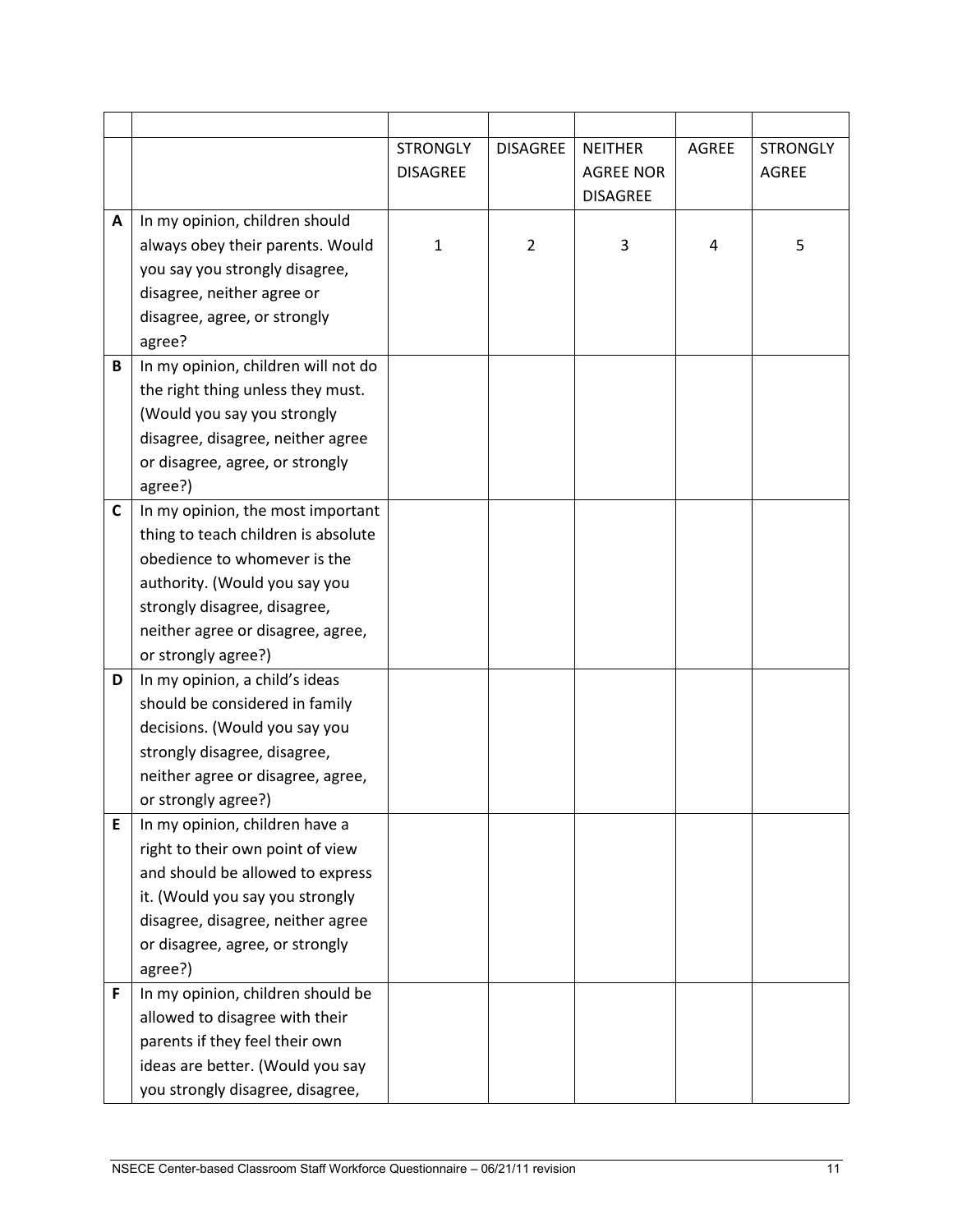|   | neither agree or disagree, agree,   |  |  |  |
|---|-------------------------------------|--|--|--|
|   | or strongly agree?)                 |  |  |  |
| G | In my opinion, children will be bad |  |  |  |
|   | unless they are taught what is      |  |  |  |
|   | right. (Would you say you strongly  |  |  |  |
|   | disagree, disagree, neither agree   |  |  |  |
|   | or disagree, agree, or strongly     |  |  |  |
|   | agree?)                             |  |  |  |
| н | In my opinion, children should      |  |  |  |
|   | always obey the teacher. (Would     |  |  |  |
|   | you say you strongly disagree,      |  |  |  |
|   | disagree, neither agree or          |  |  |  |
|   | disagree, agree, or strongly        |  |  |  |
|   | agree?)                             |  |  |  |
| п | In my opinion, it is alright for a  |  |  |  |
|   | child to disagree with his or her   |  |  |  |
|   | own parents. (Would you say you     |  |  |  |
|   | strongly disagree, disagree,        |  |  |  |
|   | neither agree or disagree, agree,   |  |  |  |
|   | or strongly agree?)                 |  |  |  |
| J | In my opinion, parents should go    |  |  |  |
|   | along with the game when their      |  |  |  |
|   | child is pretending something.      |  |  |  |
|   | (Would you say you strongly         |  |  |  |
|   | disagree, disagree, neither agree   |  |  |  |
|   | or disagree, agree, or strongly     |  |  |  |
|   | agree?)                             |  |  |  |

# **Please indicate the degree to which you agree/disagree with the following statements. Indique la medida en que está de acuerdo o en desacuerdo con las siguientes afirmaciones.**

D2A. Preschool children are too young to benefit from activities that teach them how to read. Would you say you strongly agree, agree, neither agree or disagree, disagree or strong disagree with this statement?

- $1. \Box$  STRONGLY AGREE
- $2. \Box$  AGREE
- $3. \Box$  NEITHER AGREE NOR DISAGREE
- 4. □ DISAGREE
- $5. \Box$  STRONGLY DISAGREE

D2B. (**Please indicate the degree to which you agree/disagree with the following statements. )** Young children do best when teachers are actively involved in organizing their play and activities, rather than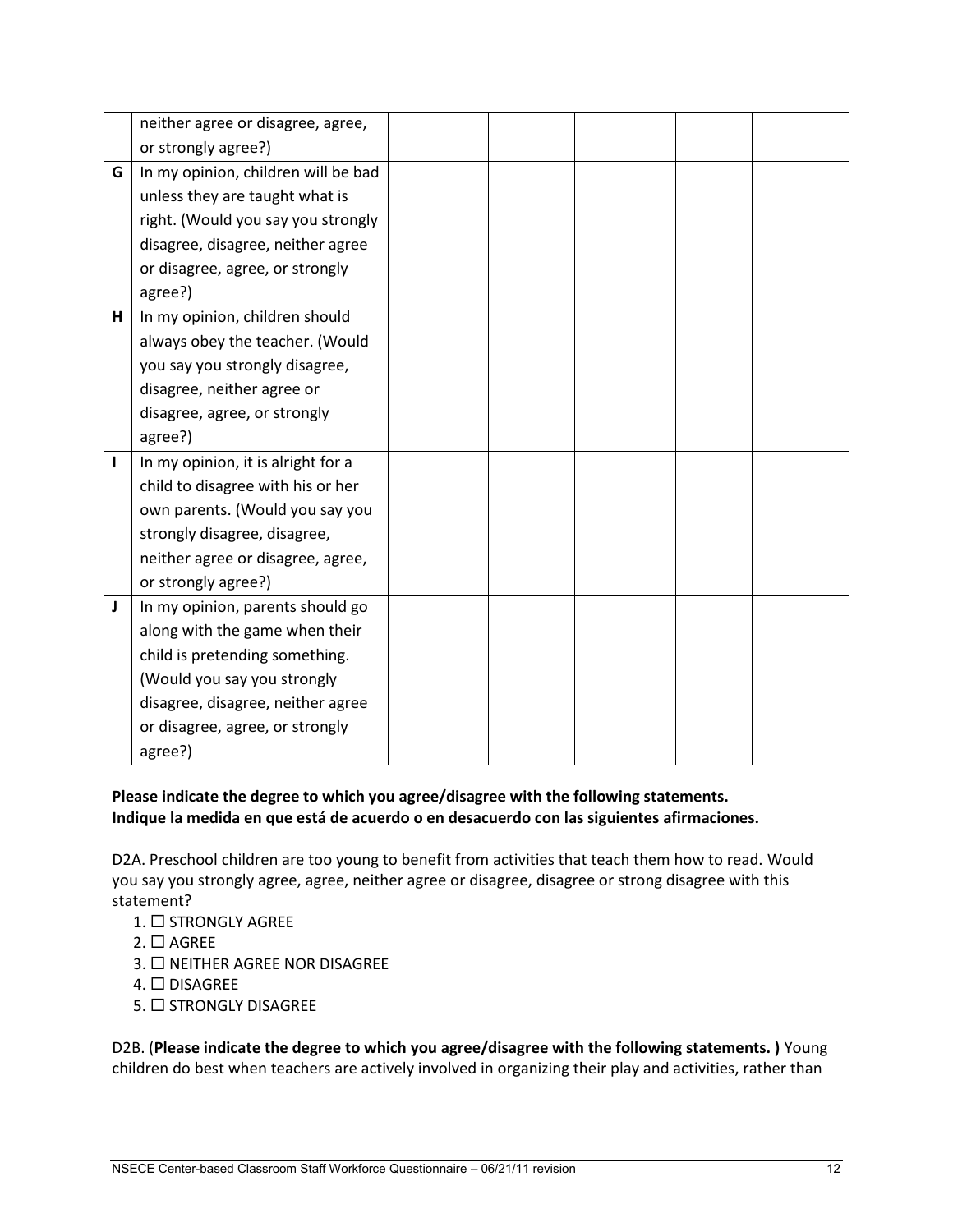letting them decide their own activities. (Would you say you strongly agree, agree, neither agree or disagree, disagree or strong disagree with this statement?)

- $1. \Box$  STRONGLY AGREE
- $2. \Box$  AGREE
- $3. \Box$  NEITHER AGREE NOR DISAGREE
- $4. \Box$  DISAGREE
- $5. \Box$  STRONGLY DISAGREE

#### D2C. (**Please indicate the degree to which you agree/disagree with the following statements. )**

After-school programs help children most when they focus on help with homework and other academically-oriented activities. (Would you say you strongly agree, agree, neither agree or disagree, disagree or strong disagree with this statement?)

- $1. \Box$  STRONGLY AGREE
- $2. \Box$  AGREE
- $3. \Box$  NEITHER AGREE NOR DISAGREE
- $4. \Box$  DISAGREE
- $5. \Box$  STRONGLY DISAGREE

#### D2D. (**Please indicate the degree to which you agree/disagree with the following statements. )**

Children gain the most from after-school activities that focus on recreation and social interaction. (Would you say you strongly agree, agree, neither agree or disagree, disagree or strong disagree with this statement?)

- $1. \Box$  STRONGLY AGREE
- $2. \Box$  AGREE
- $3. \Box$  NEITHER AGREE NOR DISAGREE
- $4. \Box$  DISAGREE
- $5. \Box$  STRONGLY DISAGREE

#### **D3. How often did the following things happen to you last week at this program?**

**D3a.** Parents came late to pick up their children. Would you say never, once, or more than once in the last week?

Never **Once** More than once

**D3b.** Parents blamed their child's bad behavior on the program. (¿Diría usted que nunca, una vez o más de una vez durante la semana pasada?)

Never Once More than once

**D3c.** There were children with behavior problems that were hard to deal with. (Would you say never, once, or more than once in the last week? )

Never **Once** More than once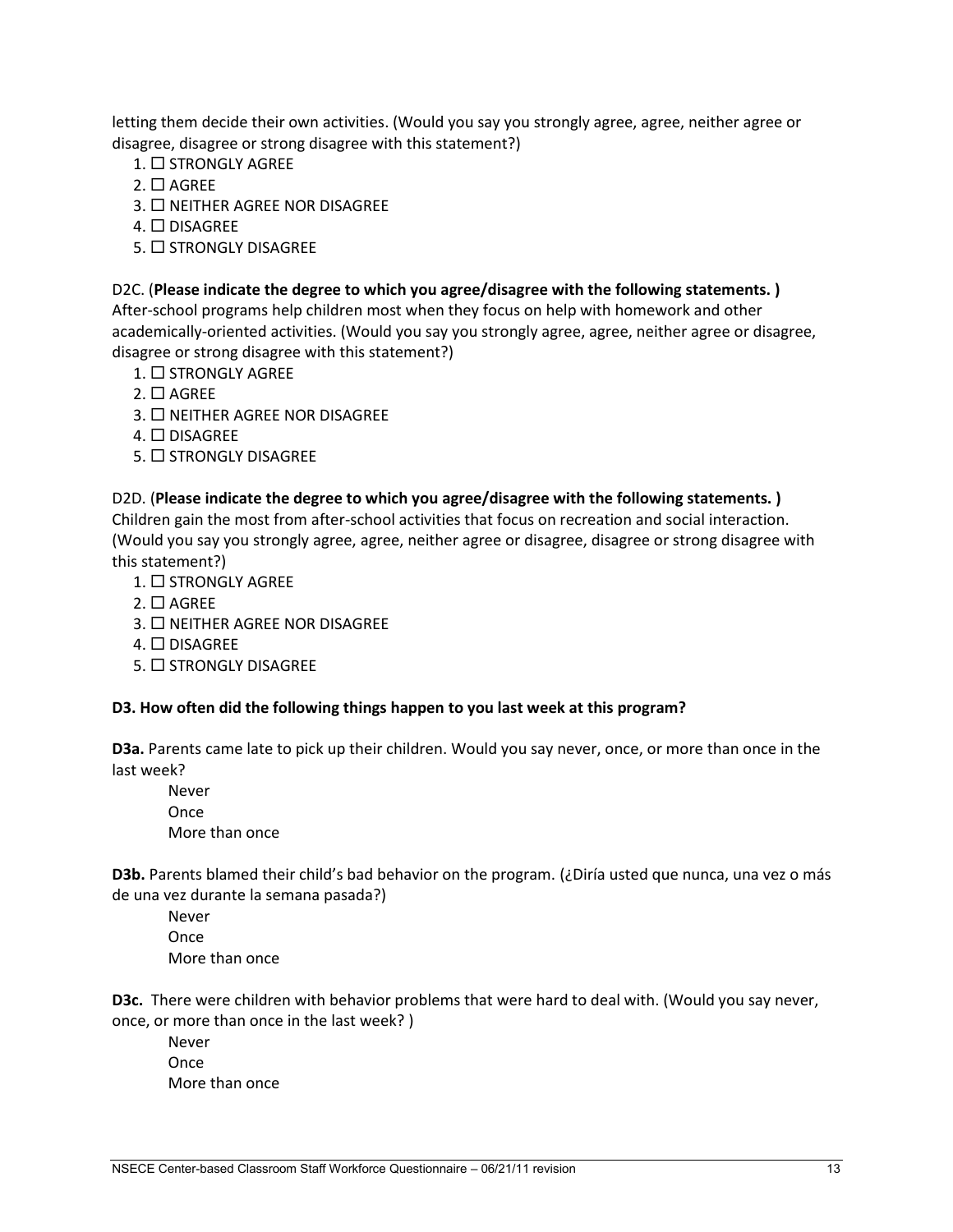**D3d.** I knew the children are happy with me. (Would you say never, once, or more than once in the last week? )

Never Once More than once

**D3e.** There were major sources of stress in the children's lives that I couldn't do anything about (Would you say never, once, or more than once in the last week? )

Never **Once** More than once

**D3h.** (Would you say never, once, or more than once in the last week? )

Never Once More than once

D3i. I had the chance to solve difficult problems. (Would you say never, once, or more than once in the last week? )

Never **Once** More than once

**D3j.** I was moved to a different classroom or group of children. (Would you say never, once, or more than once in the last week? )

Never **Once** More than once

D4. How often last week did you talk with a parent about something happening in the child's family (for example child-parent relationships, stresses like parent's finances and employment; family tensions)? (Would you say not at all, once or twice, or three or more times in the last week?)

Not at all Once or twice Three or more times

#### C10B\_C10\_interpret

Do you ever need an interpreter or a child to help you speak with the parents of children in your program?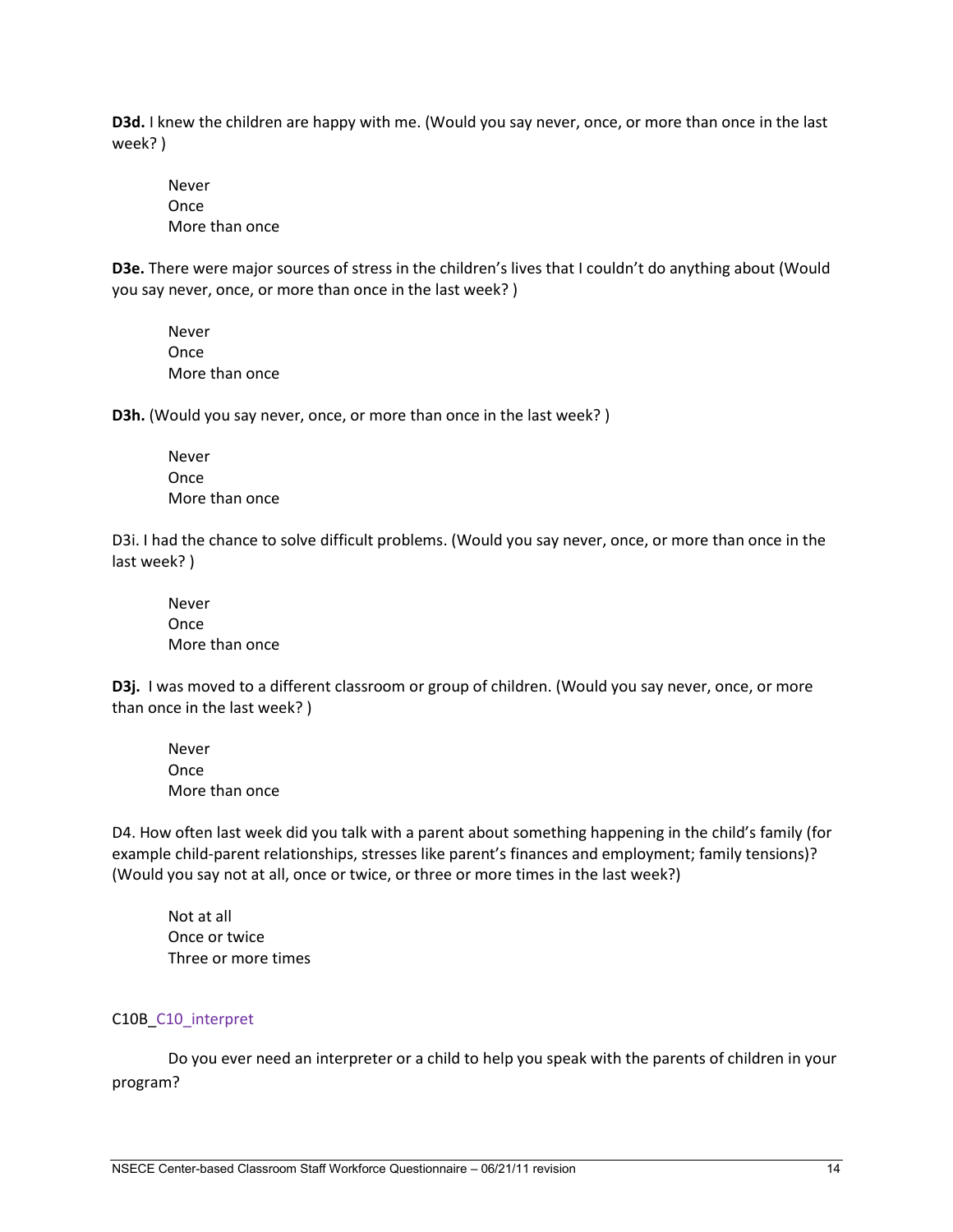#### $1$  YES $\rightarrow$ ASK C10B1

#### $2$  NO  $\rightarrow$  SKIP TO D7

C10B1 C10\_numinterpret

How many children in your program have parents that you speak with this way?

\_\_\_\_\_\_\_\_\_\_\_ Number of children

D7. How often have you and your supervisor (such as center director, program director, or lead teacher) discussed each of the following in the last 12 months?

a. How you can improve your skills helping children learn? Would you say…

- 1.  $\square$  Once a year
- 2.  $\square$  Several times a year
- $3. \Box$  Once a month
- 4.  $\Box$  A few times a month
- $5. \Box$  Once a week or more
- 6.  $\Box$  Never

b. How you can improve your skills working with children's behavior? Would you say…

- 1.  $\square$  Once a year
- 2.  $\square$  Several times a year
- $3. \Box$  Once a month
- 4.  $\Box$  A few times a month
- $5. \Box$  Once a week or more
- $6. \Box$  Never

D8. Do you receive a formal review and feedback on your performance at least once a year?

- $1. \Box$  YES
- $2. \square$  NO

D9. How much do you agree or disagree with the following statements about working in this program?

D9 respect

My co-workers and I are treated with respect on a day-to-day basis. (Would you say you strongly agree, agree, neither agree or disagree, disagree or strong disagree with this statement?)

Strongly agree Agree Neither agree nor disagree Disagree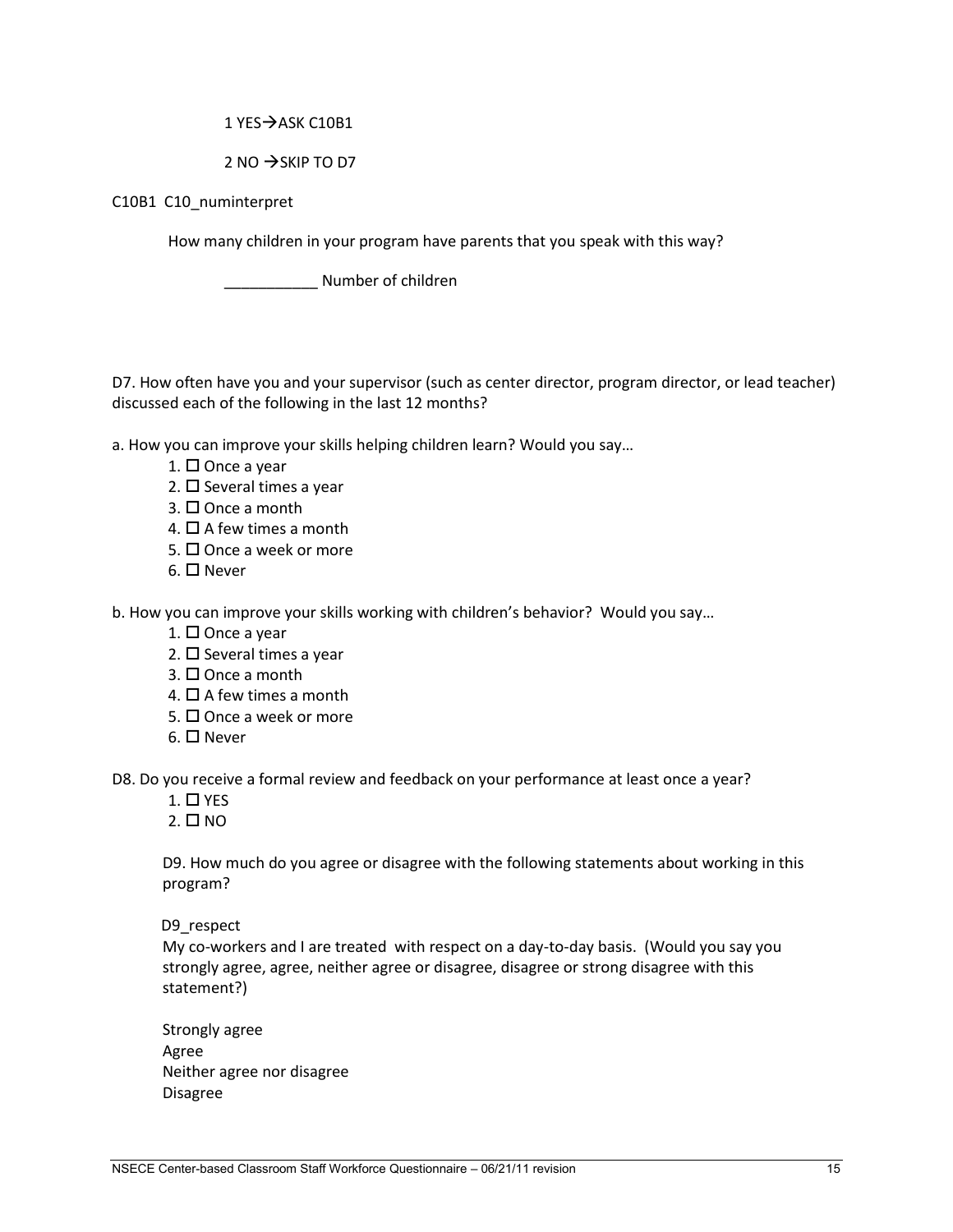Strongly disagree

D9\_team

Team work is encouraged. (Would you say you strongly agree, agree, neither agree or disagree, disagree or strong disagree with this statement?)

Strongly agree Agree Neither agree nor disagree Disagree Strongly disagree

#### D9\_helpdeal

I have help dealing with difficult children or parents? (Would you say you strongly agree, agree, neither agree or disagree, disagree or strong disagree with this statement?)

Strongly agree Agree Neither agree nor disagree Disagree Strongly disagree

D10. These questions are about feelings you may have experienced over the past 30 days. During the **past 30 days**, how often did you feel...

|    |                                             | All of | Most of  | Some of  | A little | None of  |
|----|---------------------------------------------|--------|----------|----------|----------|----------|
|    |                                             | the    | the time | the time | of the   | the time |
|    |                                             | time   |          |          | time     |          |
|    | a. so sad that nothing could cheer you up?  |        |          |          |          |          |
|    | Would you say                               |        |          |          |          |          |
| b. | (During the past 30 days, how often did you |        |          |          |          |          |
|    | feel)nervous? (Would you say)               |        |          |          |          |          |
| c. | (During the past 30 days, how often did you |        |          |          |          |          |
|    | feel)restless or fidgety? (Would you        |        |          |          |          |          |
|    | say)                                        |        |          |          |          |          |
| d. | (During the past 30 days, how often did you |        |          |          |          |          |
|    | feel)hopeless? (Would you say)              |        |          |          |          |          |
| e. | (During the past 30 days, how often did you |        |          |          |          |          |
|    | feel)that everything was an effort?         |        |          |          |          |          |
|    | (Would you say)                             |        |          |          |          |          |
| f. | (During the past 30 days, how often did you |        |          |          |          |          |
|    | feel)worthless? (Would you say)             |        |          |          |          |          |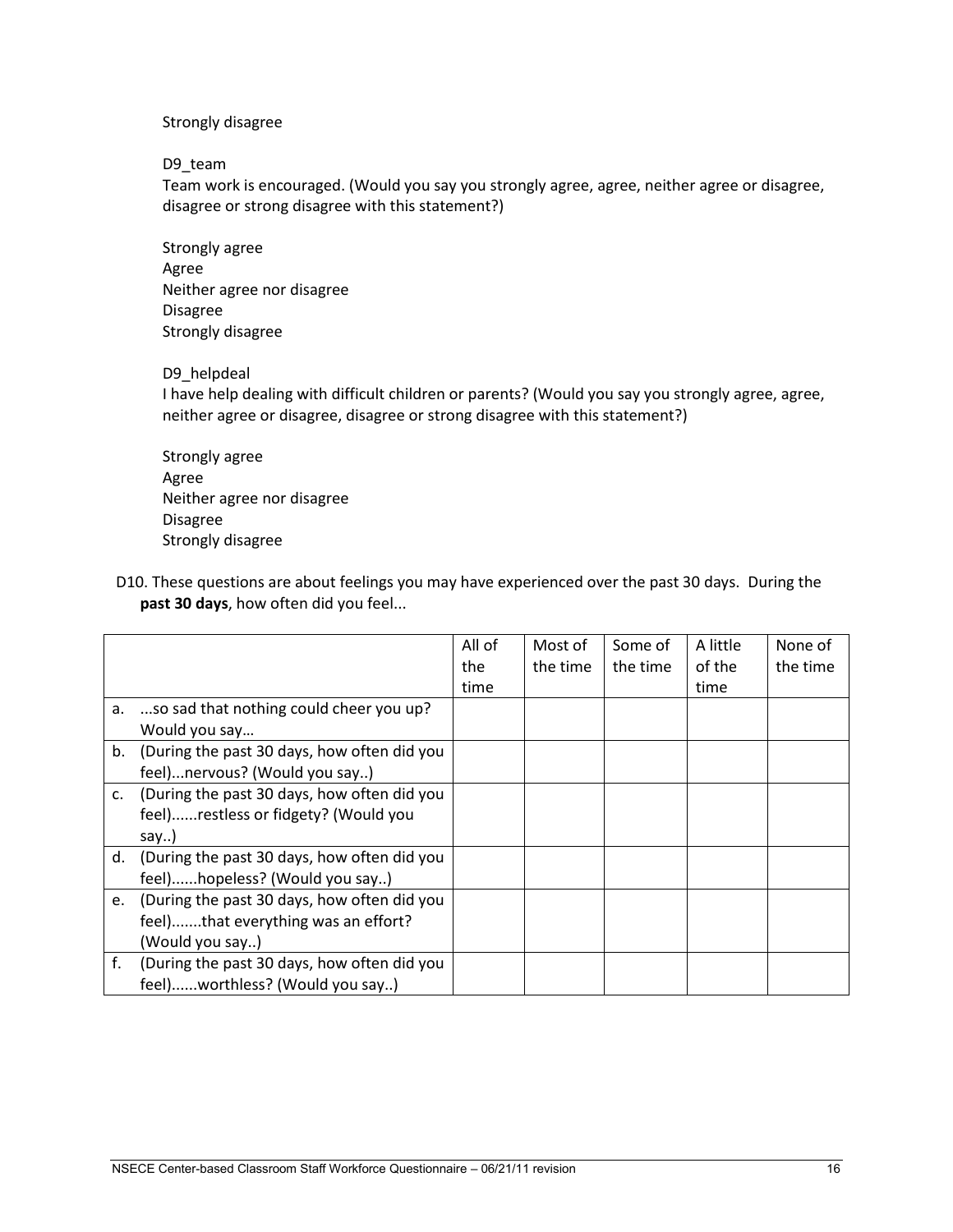**We finish the interview with some questions about your personal characteristics.** 

- E1. [IF INTERVIEWER ADMINISTERED: I am required to ask if you] Are you male or female?  $1 \square$  Male
	- $2\square$  Female

E2. In what year were you born?  $\frac{1}{2}$  [RANGE = 1900...1999]

- E3. Are you of Hispanic or Latino descent?
	- $1\square$  YES
	- $2\square$  NO
- E4. Which of the following are you? Please select one or more.
	- $1\square$  White 2□ Black or African American 3□ Asian 4<sup> $\Box$ </sup> Native Hawaiian or Other Pacific Islander 5□ American Indian or Alaska Native 6□ OTHER
- E5. Do you speak any languages other than English? 1 □ Yes->ASK E6 □ No ->GO TO E9
- E6. About what percent of the time that you are working with children do you speak English?

\_\_\_\_\_\_\_ % of time speaking English

E9. In what country were you born?

[DROP DOWN]

E10. (IF BORN OUTSIDE OF THE U.S.) In what year did you move to the U.S. to stay?

Range : [E2] to 2012.

- E11. What is your current marital status?
	- $1 \Box$  Never married, not living with a partner
	- $2 \Box$  Married or living with a partner
	- $3 \Box$  Separated
	- 4□ Divorced
	- 5  $\Box$  Widowed